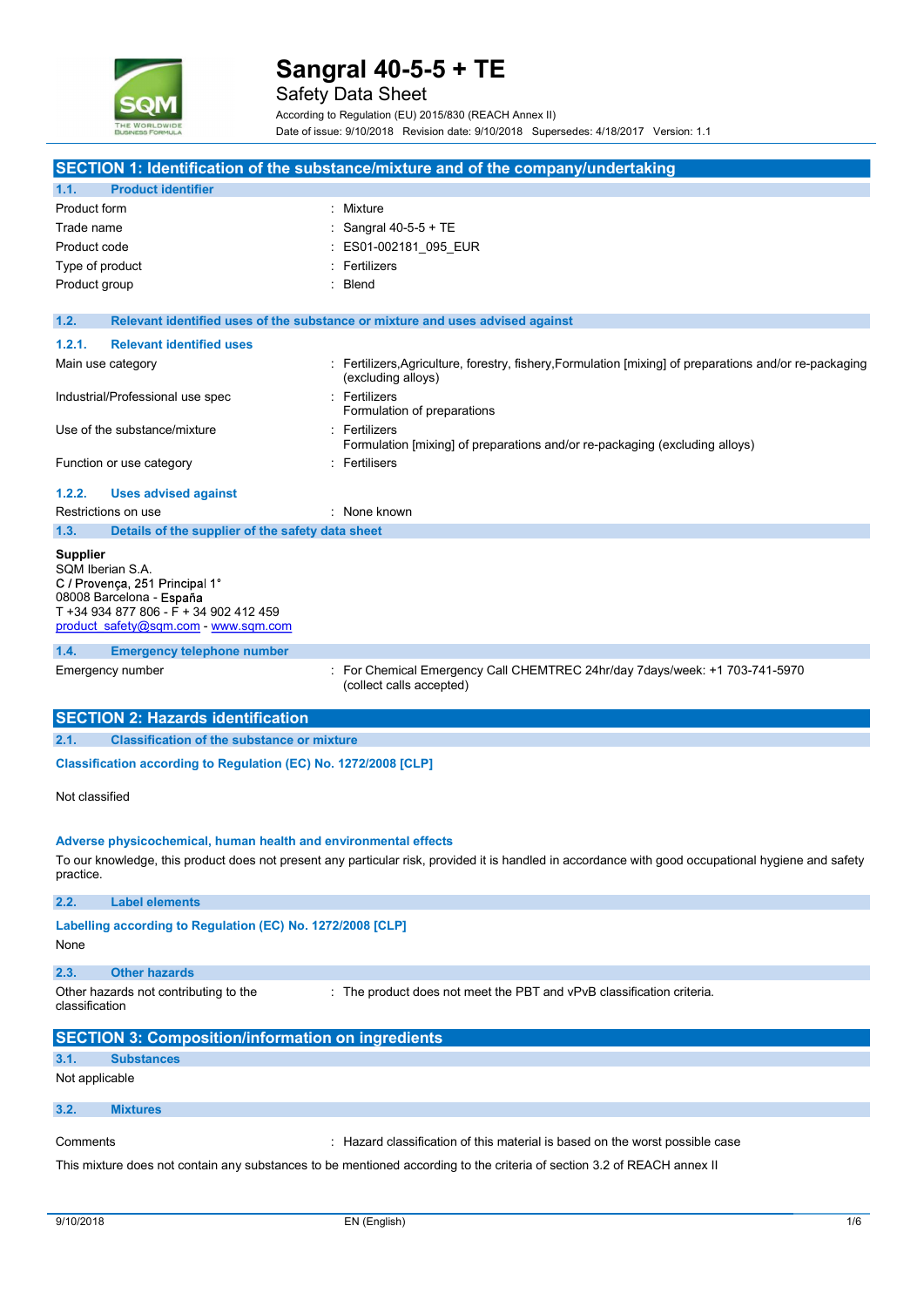## Safety Data Sheet

According to Regulation (EU) 2015/830 (REACH Annex II)

| <b>SECTION 4: First aid measures</b>                                                           |                                                                                                                                                                                           |  |  |  |  |
|------------------------------------------------------------------------------------------------|-------------------------------------------------------------------------------------------------------------------------------------------------------------------------------------------|--|--|--|--|
| <b>Description of first aid measures</b><br>4.1.                                               |                                                                                                                                                                                           |  |  |  |  |
| First-aid measures general                                                                     | : Call a poison center or a doctor if you feel unwell. In all cases of doubt, or when symptoms<br>persist, seek medical attention. Never give anything by mouth to an unconscious person. |  |  |  |  |
| First-aid measures after inhalation                                                            | : Remove person to fresh air and keep comfortable for breathing.                                                                                                                          |  |  |  |  |
| First-aid measures after skin contact                                                          | Wash skin with plenty of water.                                                                                                                                                           |  |  |  |  |
| First-aid measures after eye contact                                                           | Rinse eyes with water as a precaution. Remove contact lenses, if present and easy to do.<br>Continue rinsing.                                                                             |  |  |  |  |
| First-aid measures after ingestion                                                             | : Rinse mouth out with water. Call a poison center or a doctor if you feel unwell.                                                                                                        |  |  |  |  |
| 4.2.<br>Most important symptoms and effects, both acute and delayed                            |                                                                                                                                                                                           |  |  |  |  |
| Symptoms/effects                                                                               | : Not expected to present a significant hazard under anticipated conditions of normal use.                                                                                                |  |  |  |  |
| Symptoms/effects after inhalation                                                              | : Dust of the product, if present, may cause respiratory irritation after an excessive inhalation<br>exposure.                                                                            |  |  |  |  |
| Symptoms/effects after skin contact                                                            | May cause skin irritation.                                                                                                                                                                |  |  |  |  |
| Symptoms/effects after eye contact                                                             | : May cause eye irritation.                                                                                                                                                               |  |  |  |  |
| Symptoms/effects after ingestion                                                               | : On ingestion in large quantities: Irritation of the gastric/intestinal mucosa.                                                                                                          |  |  |  |  |
| 4.3.                                                                                           | Indication of any immediate medical attention and special treatment needed                                                                                                                |  |  |  |  |
|                                                                                                | Treat symptomatically. In the event of inhalation of decomposition products : Symptoms may be delayed.                                                                                    |  |  |  |  |
| <b>SECTION 5: Firefighting measures</b>                                                        |                                                                                                                                                                                           |  |  |  |  |
| <b>Extinguishing media</b><br>5.1.                                                             |                                                                                                                                                                                           |  |  |  |  |
| Suitable extinguishing media                                                                   | : use any suitable mean for extinguishing surrounding fire. Spray water for small fires. For large<br>fires flood with abundant water.                                                    |  |  |  |  |
| Unsuitable extinguishing media                                                                 | : None known.                                                                                                                                                                             |  |  |  |  |
| 5.2.<br>Special hazards arising from the substance or mixture                                  |                                                                                                                                                                                           |  |  |  |  |
| Fire hazard                                                                                    | : Not classified as flammable according to EC criteria, but may present a risk in the event of a<br>fire.                                                                                 |  |  |  |  |
| Hazardous decomposition products in case of<br>fire                                            | Toxic fumes may be released. Thermal decomposition generates : Nitrogen oxides. Nitrites.<br>Phosphorus oxides. Potassium oxides.                                                         |  |  |  |  |
| 5.3.<br><b>Advice for firefighters</b>                                                         |                                                                                                                                                                                           |  |  |  |  |
| Protection during firefighting                                                                 | : Do not attempt to take action without suitable protective equipment. Self-contained breathing<br>apparatus. Complete protective clothing.                                               |  |  |  |  |
| <b>SECTION 6: Accidental release measures</b>                                                  |                                                                                                                                                                                           |  |  |  |  |
| 6.1.                                                                                           | Personal precautions, protective equipment and emergency procedures                                                                                                                       |  |  |  |  |
| General measures                                                                               | : No open flames. No smoking. Ventilate area.                                                                                                                                             |  |  |  |  |
| 6.1.1.<br>For non-emergency personnel                                                          |                                                                                                                                                                                           |  |  |  |  |
| <b>Emergency procedures</b>                                                                    | : Ventilate spillage area.                                                                                                                                                                |  |  |  |  |
| 6.1.2.<br>For emergency responders                                                             |                                                                                                                                                                                           |  |  |  |  |
| Protective equipment                                                                           | Do not attempt to take action without suitable protective equipment. For further information<br>refer to section 8: "Exposure controls/personal protection".                              |  |  |  |  |
| <b>Environmental precautions</b><br>6.2.                                                       |                                                                                                                                                                                           |  |  |  |  |
| Do not allow into drains or water courses. Do not allow to enter into surface water or drains. |                                                                                                                                                                                           |  |  |  |  |
| 6.3.<br>Methods and material for containment and cleaning up                                   |                                                                                                                                                                                           |  |  |  |  |
| Methods for cleaning up                                                                        | : Do not absorb in saw-dust or other combustible absorbents. Mechanically recover the product.<br>Notify authorities if product enters sewers or public waters.                           |  |  |  |  |
| Other information                                                                              | : Dispose of materials or solid residues at an authorized site.                                                                                                                           |  |  |  |  |
| <b>Reference to other sections</b><br>6.4.                                                     |                                                                                                                                                                                           |  |  |  |  |
| For further information refer to section 13.                                                   |                                                                                                                                                                                           |  |  |  |  |
|                                                                                                |                                                                                                                                                                                           |  |  |  |  |
| <b>SECTION 7: Handling and storage</b>                                                         |                                                                                                                                                                                           |  |  |  |  |
| <b>Precautions for safe handling</b><br>7.1.                                                   |                                                                                                                                                                                           |  |  |  |  |
| Precautions for safe handling                                                                  | Ensure good ventilation of the work station. Wear personal protective equipment. Keep away<br>from heat, hot surfaces, sparks, open flames and other ignition sources. No smoking.        |  |  |  |  |
| Hygiene measures                                                                               | Do not eat, drink or smoke when using this product. Always wash hands after handling the<br>product.                                                                                      |  |  |  |  |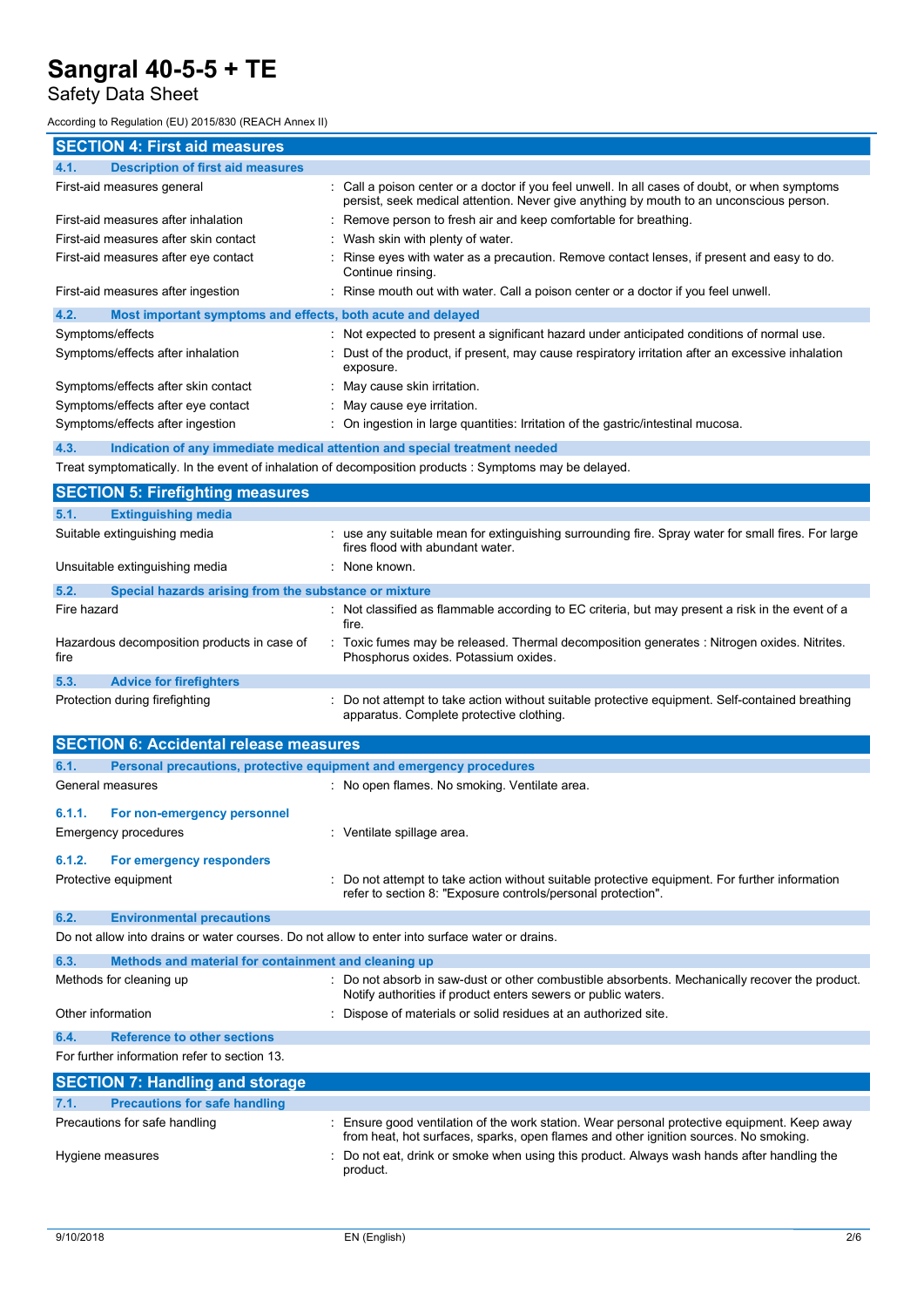## Safety Data Sheet

|              | Sangral 40-5-5 + TE                                          |                                                                                                                                                                                                                         |
|--------------|--------------------------------------------------------------|-------------------------------------------------------------------------------------------------------------------------------------------------------------------------------------------------------------------------|
|              | Safety Data Sheet                                            |                                                                                                                                                                                                                         |
|              |                                                              |                                                                                                                                                                                                                         |
|              | According to Regulation (EU) 2015/830 (REACH Annex II)       |                                                                                                                                                                                                                         |
| 7.2.         | Conditions for safe storage, including any incompatibilities |                                                                                                                                                                                                                         |
|              | Storage conditions                                           | : Keep only in the original container in a cool, well ventilated place away from : Reducing agents,<br>Flammable or combustible materials. Keep container closed when not in use. Store in a well-<br>ventilated place. |
|              | Incompatible materials                                       | : Flammable or combustible materials, reducing materials. Strong acids.                                                                                                                                                 |
| 7.3.         | <b>Specific end use(s)</b>                                   |                                                                                                                                                                                                                         |
| Fertilizers. |                                                              |                                                                                                                                                                                                                         |
|              | <b>SECTION 8: Exposure controls/personal protection</b>      |                                                                                                                                                                                                                         |
|              |                                                              |                                                                                                                                                                                                                         |

8.1. Control parameters

|      | Sangral 40-5-5 + TE                  |                            |
|------|--------------------------------------|----------------------------|
|      | DNEL/DMEL (Workers)                  |                            |
|      | Long-term - systemic effects, dermal | 27456 mg/kg bodyweight/day |
|      |                                      |                            |
| 8.2. | <b>Exposure controls</b>             |                            |

## Appropriate engineering controls:

### Hand protection:

#### Eye protection:

#### Skin and body protection:

#### Respiratory protection:

#### Environmental exposure controls:

| Appropriate engineering controls:                                        |                                                                                                                                                    |     |
|--------------------------------------------------------------------------|----------------------------------------------------------------------------------------------------------------------------------------------------|-----|
| check that RMMs on place are being used correctly and OCs followed.      | Ensure good ventilation of the work station. Effective contaminant extraction. Training staff on good practice. Management/supervision in place to |     |
| Hand protection:                                                         |                                                                                                                                                    |     |
| Protective gloves                                                        |                                                                                                                                                    |     |
| Eye protection:                                                          |                                                                                                                                                    |     |
| Safety glasses                                                           |                                                                                                                                                    |     |
| Skin and body protection:                                                |                                                                                                                                                    |     |
| Wear suitable protective clothing                                        |                                                                                                                                                    |     |
| <b>Respiratory protection:</b>                                           |                                                                                                                                                    |     |
|                                                                          |                                                                                                                                                    |     |
| In case of insufficient ventilation, wear suitable respiratory equipment |                                                                                                                                                    |     |
| <b>Environmental exposure controls:</b>                                  |                                                                                                                                                    |     |
| Do not allow to enter drains or water courses.                           |                                                                                                                                                    |     |
| <b>SECTION 9: Physical and chemical properties</b>                       |                                                                                                                                                    |     |
| Information on basic physical and chemical properties<br>9.1.            |                                                                                                                                                    |     |
| Physical state                                                           | : Solid                                                                                                                                            |     |
| Appearance                                                               | Crystalline powder.                                                                                                                                |     |
| Colour                                                                   | Red.<br>$\bullet$                                                                                                                                  |     |
| Odour                                                                    | odourless.                                                                                                                                         |     |
| Odour threshold                                                          | Not applicable                                                                                                                                     |     |
| pH                                                                       | No data available                                                                                                                                  |     |
| Relative evaporation rate (butylacetate=1)                               | Not applicable                                                                                                                                     |     |
| Melting point                                                            | No data available                                                                                                                                  |     |
| Freezing point                                                           | Not applicable                                                                                                                                     |     |
| <b>Boiling point</b>                                                     | No data available                                                                                                                                  |     |
| Flash point                                                              | Not applicable                                                                                                                                     |     |
| Auto-ignition temperature                                                | Not applicable                                                                                                                                     |     |
| Decomposition temperature                                                | No data available                                                                                                                                  |     |
| Flammability (solid, gas)                                                | Non flammable.                                                                                                                                     |     |
| Vapour pressure                                                          | Not applicable                                                                                                                                     |     |
| Vapour pressure at 50 °C                                                 | Not applicable                                                                                                                                     |     |
| Relative vapour density at 20 °C                                         | Not applicable                                                                                                                                     |     |
| Relative density                                                         | Not applicable                                                                                                                                     |     |
| Solubility                                                               | Soluble in water.                                                                                                                                  |     |
| Log Pow                                                                  | No data available                                                                                                                                  |     |
| Viscosity, kinematic                                                     | Not applicable                                                                                                                                     |     |
| Viscosity, dynamic                                                       | Not applicable.                                                                                                                                    |     |
|                                                                          |                                                                                                                                                    |     |
| 9/10/2018                                                                | EN (English)                                                                                                                                       | 3/6 |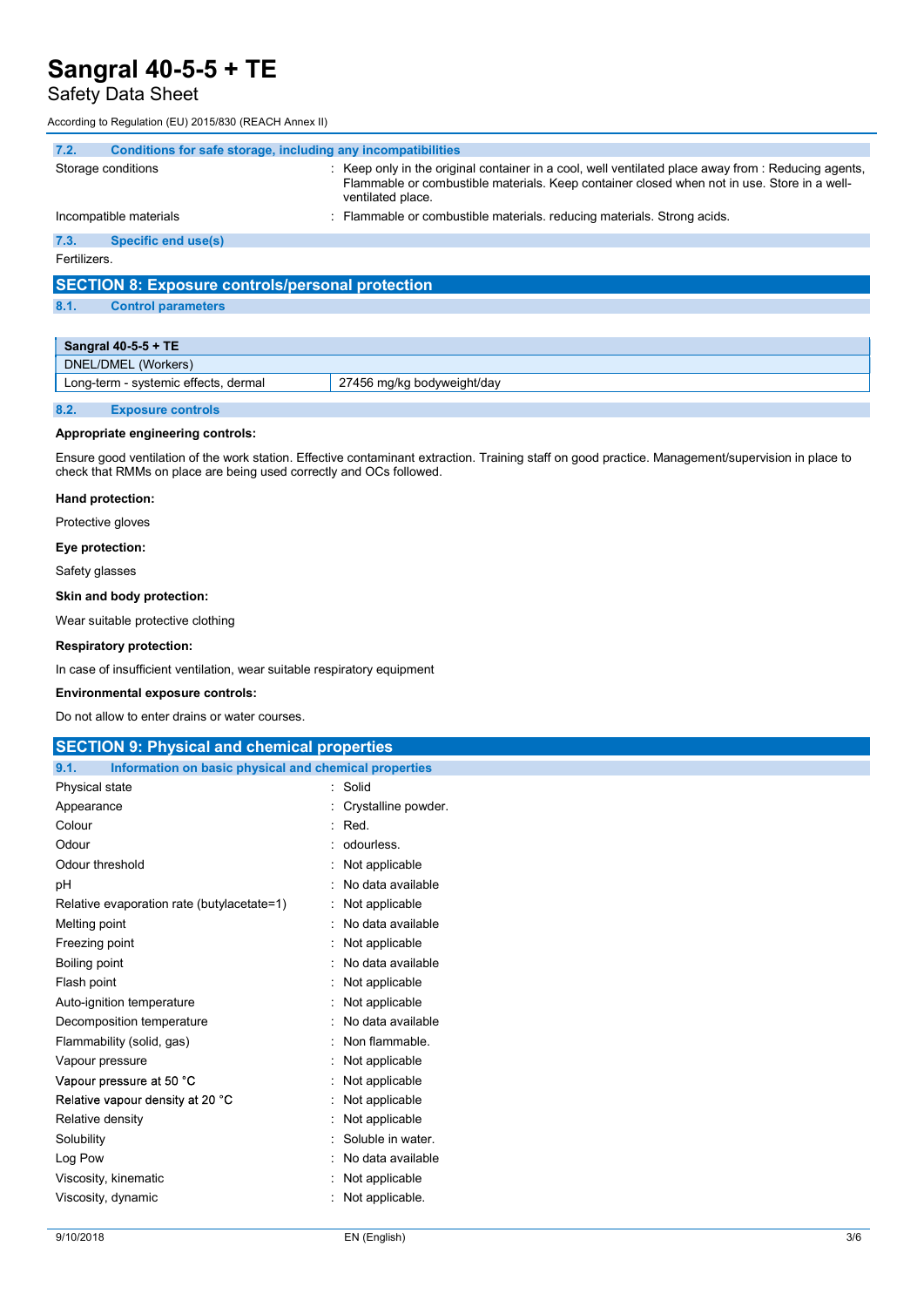## Safety Data Sheet

|       | Sangral 40-5-5 + TE                                    |                  |  |  |  |
|-------|--------------------------------------------------------|------------------|--|--|--|
|       | Safety Data Sheet                                      |                  |  |  |  |
|       | According to Regulation (EU) 2015/830 (REACH Annex II) |                  |  |  |  |
|       | Explosive properties                                   | Not explosive.   |  |  |  |
|       | Oxidising properties                                   | Non oxidizing.   |  |  |  |
|       | <b>Explosive limits</b>                                | : Not applicable |  |  |  |
| 9.2.  | <b>Other information</b>                               |                  |  |  |  |
|       | No additional information available                    |                  |  |  |  |
|       | <b>SECTION 10: Stability and reactivity</b>            |                  |  |  |  |
| 10.1. | <b>Reactivity</b>                                      |                  |  |  |  |
|       |                                                        |                  |  |  |  |

The product is non-reactive under normal conditions of use, storage and transport.

### 10.2. Chemical stability

Stable under normal conditions.

10.3. Possibility of hazardous reactions

No dangerous reactions known under normal conditions of use.

### 10.4. Conditions to avoid

Avoid contact with flames or sparks. Eliminate all sources of ignition.

10.5. Incompatible materials

Combustible under specific conditions. Flammable materials. Reducing agents. Strong acids.

10.6. Hazardous decomposition products

Under normal conditions of storage and use, hazardous decomposition products should not be produced. Thermal decomposition may produce : Nitrogen oxides. Nitrites. Phosphorus oxides. Potassium oxides.

| Nitrogen oxides. Nitrites. Phosphorus oxides. Potassium oxides.       |                                                                                                                            |
|-----------------------------------------------------------------------|----------------------------------------------------------------------------------------------------------------------------|
| <b>SECTION 11: Toxicological information</b>                          |                                                                                                                            |
| 11.1.<br>Information on toxicological effects                         |                                                                                                                            |
| Acute toxicity (oral)                                                 | : Not classified                                                                                                           |
| Acute toxicity (dermal)                                               | : Not classified                                                                                                           |
| Acute toxicity (inhalation)                                           | : Not classified                                                                                                           |
| Skin corrosion/irritation                                             | : Not classified                                                                                                           |
| Serious eye damage/irritation                                         | : Not classified                                                                                                           |
| Respiratory or skin sensitisation                                     | : Not classified                                                                                                           |
| Germ cell mutagenicity                                                | Not classified                                                                                                             |
| Carcinogenicity                                                       | : Not classified                                                                                                           |
| Reproductive toxicity                                                 | : Not classified                                                                                                           |
| STOT-single exposure                                                  | : Not classified                                                                                                           |
| STOT-repeated exposure                                                | : Not classified                                                                                                           |
| Aspiration hazard                                                     | : Not classified                                                                                                           |
|                                                                       |                                                                                                                            |
| <b>SECTION 12: Ecological information</b><br><b>Toxicity</b><br>12.1. |                                                                                                                            |
|                                                                       |                                                                                                                            |
| Ecology - general                                                     | : The product is not considered harmful to aquatic organisms nor to cause long-term adverse<br>effects in the environment. |
| Acute aquatic toxicity                                                | : Not classified                                                                                                           |
| Chronic aquatic toxicity                                              | : Not classified                                                                                                           |
|                                                                       |                                                                                                                            |
| <b>Persistence and degradability</b><br>12.2.                         |                                                                                                                            |
| Sangral 40-5-5 + TE                                                   |                                                                                                                            |
| Persistence and degradability                                         | Contains no substances known to be hazardous to the environment.                                                           |
| 12.3.<br><b>Bioaccumulative potential</b>                             |                                                                                                                            |
| Sangral 40-5-5 + TE                                                   |                                                                                                                            |
| Bioaccumulative potential                                             | Low bioaccumulation potential.                                                                                             |
| 12.4.<br><b>Mobility in soil</b>                                      |                                                                                                                            |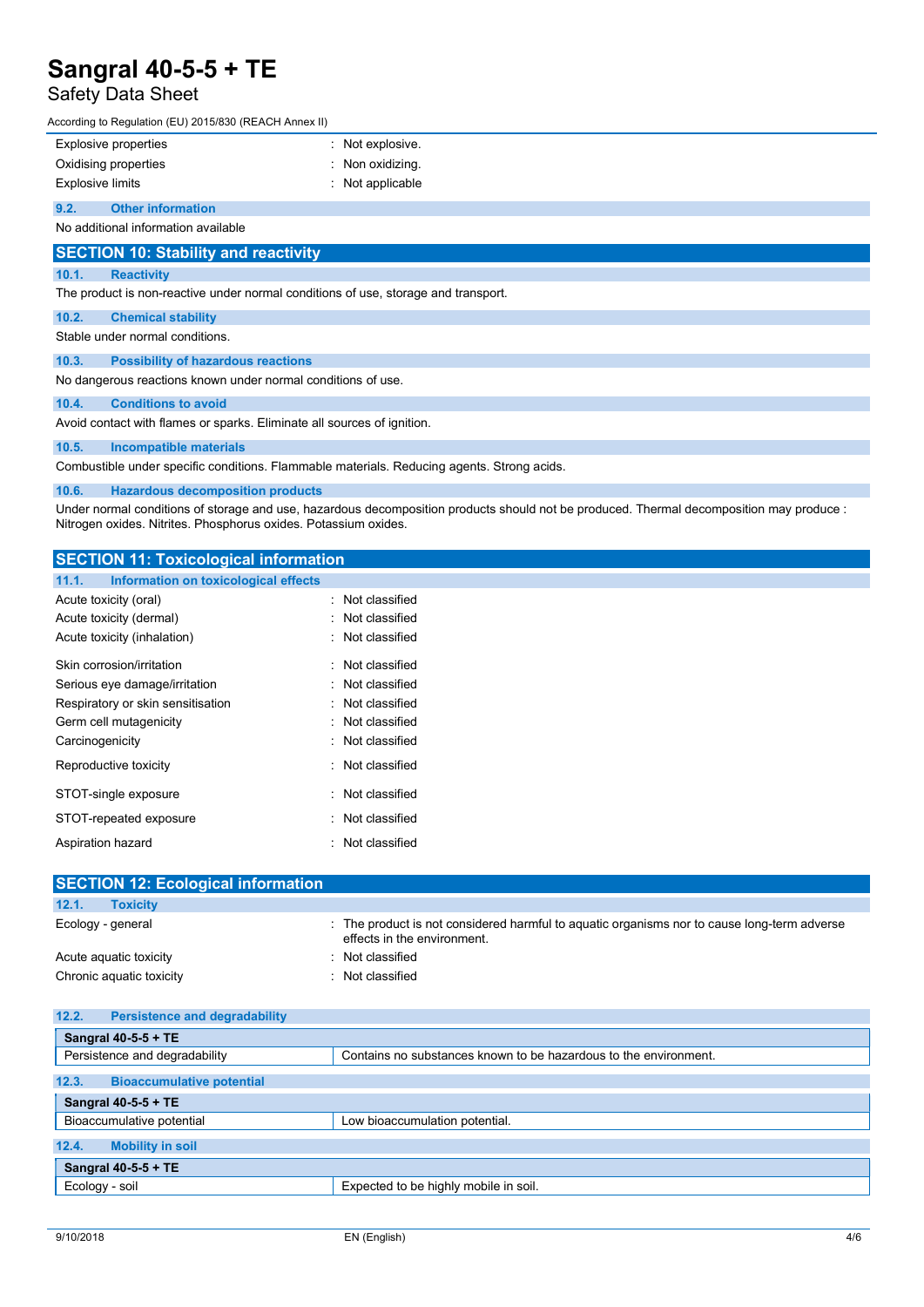## Safety Data Sheet

| <b>Sangral 40-5-5 + TE</b>                                                            |                                                                         |
|---------------------------------------------------------------------------------------|-------------------------------------------------------------------------|
|                                                                                       |                                                                         |
| <b>Safety Data Sheet</b>                                                              |                                                                         |
| According to Regulation (EU) 2015/830 (REACH Annex II)                                |                                                                         |
| <b>Results of PBT and vPvB assessment</b><br>12.5.                                    |                                                                         |
| No additional information available                                                   |                                                                         |
| 12.6.<br><b>Other adverse effects</b>                                                 |                                                                         |
| Other adverse effects                                                                 | : May cause eutrophication at very low concentration.                   |
|                                                                                       |                                                                         |
| <b>SECTION 13: Disposal considerations</b><br>13.1.<br><b>Waste treatment methods</b> |                                                                         |
| Regional legislation (waste)                                                          | Dispose in a safe manner in accordance with local/national regulations. |

Additional information **into the state of the Contaminate Surface water** : Do not allow into drains or water courses. Do not allow material to contaminate surface water system.

## SECTION 14: Transport information

In accordance with ADR / RID / IMDG / IATA / ADN

| <b>ADR</b>                                 | <b>IMDG</b>    | <b>IATA</b>                            | <b>ADN</b>     | <b>RID</b>     |  |
|--------------------------------------------|----------------|----------------------------------------|----------------|----------------|--|
| <b>UN</b> number<br>14.1.                  |                |                                        |                |                |  |
| Not applicable                             | Not applicable | Not applicable                         | Not applicable | Not applicable |  |
| 14.2.<br>UN proper shipping name           |                |                                        |                |                |  |
| Not applicable                             | Not applicable | Not applicable                         | Not applicable | Not applicable |  |
| <b>Transport hazard class(es)</b><br>14.3. |                |                                        |                |                |  |
| Not applicable                             | Not applicable | Not applicable                         | Not applicable | Not applicable |  |
| <b>Packing group</b><br>14.4.              |                |                                        |                |                |  |
| Not applicable                             | Not applicable | Not applicable                         | Not applicable | Not applicable |  |
| <b>Environmental hazards</b><br>14.5.      |                |                                        |                |                |  |
| Not applicable                             | Not applicable | Not applicable                         | Not applicable | Not applicable |  |
|                                            |                | No supplementary information available |                |                |  |

## 14.6. Special precautions for user

# - <mark>Overland transport</mark><br>Not applicable

### - Transport by sea

Not applicable

## - Air transport

Not applicable

### - Inland waterway transport

Not applicable

#### - Rail transport

Not applicable

14.7. Transport in bulk according to Annex II of Marpol and the IBC Code

IBC code : Not applicable.

## SECTION 15: Regulatory information

15.1. Safety, health and environmental regulations/legislation specific for the substance or mixture

## 15.1.1. EU-Regulations

Contains no REACH substances with Annex XVII restrictions Contains no REACH candidate list substances Contains no REACH Annex XIV substances

### 15.1.2. National regulations

No additional information available

#### 15.2. Chemical safety assessment

No chemical safety assessment has been carried out